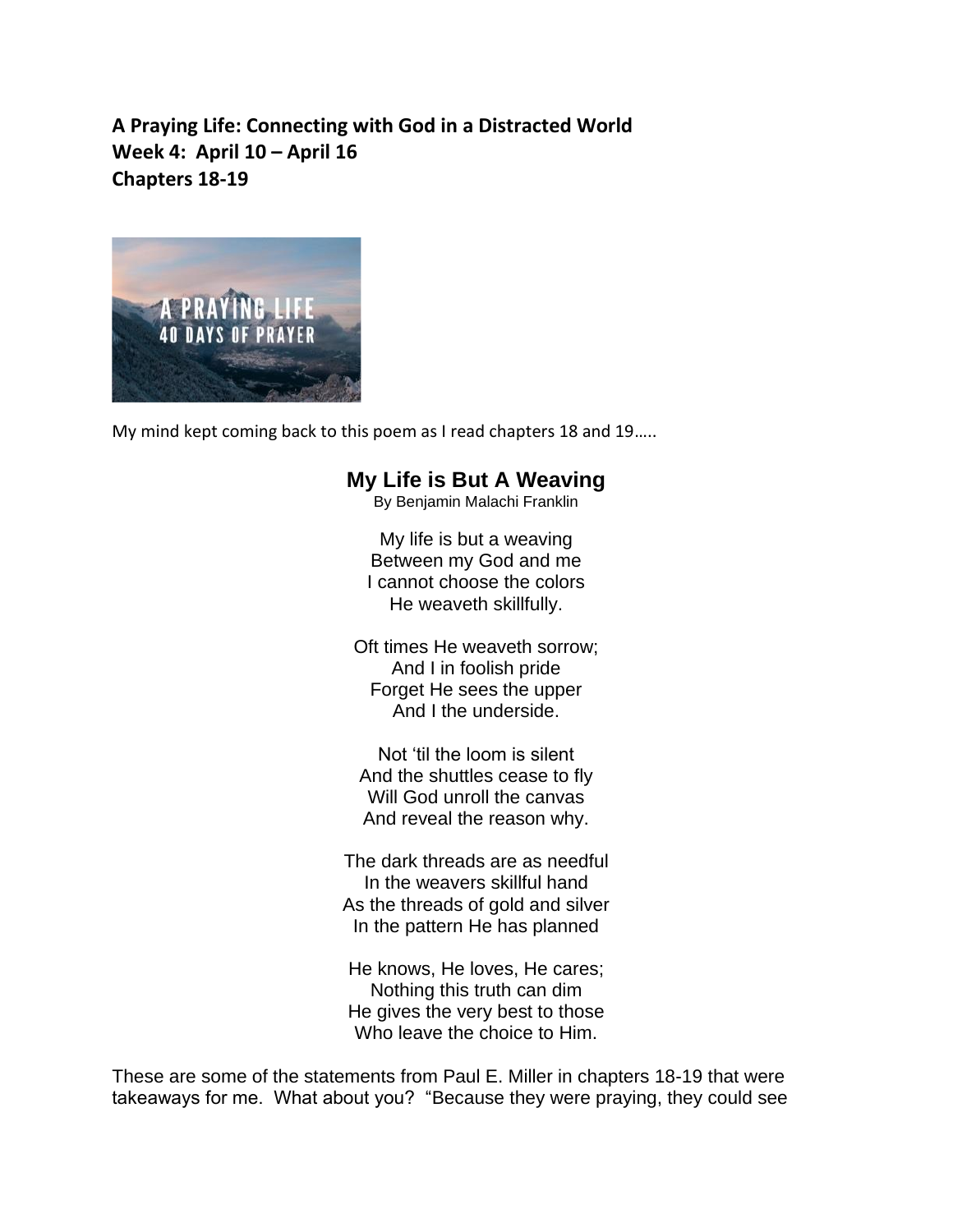God's larger picture weaving in and through their daughter's disappointments. God permitted mild pain in her life in order to grow her soul into his. No one works like him. Prayer doesn't exist in some rarified spiritual world; it is part of the warp and woof of our lives. Praying itself becomes a story. God wants to do something bigger than simply answer our prayers. The act of praying draws God into our life and begins to change us, the pray-er, in subtle ways. Prayer is the positive side of the surrendered will. As we stop doing our own will and wait for God we enter into his mind. We begin to remain in him…..to abide. This is the praying life.

I heard it said, "God's still writing your story, stop trying to steal the pen." Let His story be written through you.

---------------------------------Daily Reflections---------------------------------

- o Sunday, April 10: As you begin this week's chapters from *A Praying Life,* Paul Miller writes in chapter 18, "Self-will and prayer are both ways of getting things done. At the center of self-will is me, carving a world in my image, but at the center of prayer is God, carving me in his Son's image. When we shift from self-will to prayer fellowship, we are leaving the unstable foundation of our self-will and entering the stability of God. We are living out the prayer, YOUR KINGDOM COME, YOUR WILL BE DONE."
- o Monday Friday, April 11– April 15: Chapter 18- Take a couple of days to read Matthew 5-7. In chapter 5, how does Jesus close the door to self-will when it comes to relationships? What is he calling us to give up? In Matthew 6, how does Jesus challenge self-will? What does he call people to let go of? Of the different doors Jesus closes, which one "hurts" you the most? How are prayer and self-will at odds? What is the fruit of each (pp. 141-143)? As you think about your life, where are you resorting to self-will instead of prayer? Paul says, "Prayer is the positive side of the surrendered will" (p.141). How is prayer an antidote to self-will? What can God do for us when we abide that he can't do for us when we're spinning our wheels in self-will? Chapter  $19 -$  On page 151, Paul writes, "Until you are convinced that you can't change your child's (or any person's heart, you will not take prayer seriously)." What does prayer do that all other methods can't do? At some point, we give up our ability to change others. When this happens what is the difference between giving up while on the road of Good Asking and giving up off the cliff of Despair (p.152)? Paul writes, "If a ship is off a few degrees, it is imperceptible at first, but over time it becomes a vast distance. I was praying to prevent the distance of a heart gone astray" (p.148). Think about one of your kids or someone close to you who you love. What bend in his/her heart troubles or frazzles you? What can you pray for him/her in response to this?
- o Saturday, April 16: It's Easter eve, tomorrow many people will celebrate the death, burial and resurrection of our Lord. We celebrate Him every day as His children. But dying to self so that we can completely surrender our lives to Him is a daily process. One of the questions this week was, which door that Jesus closes "hurts" you most. Invite Jesus to close the door that "hurts" the most admitting to him the silliness of insisting the door stay open. Celebrate this Easter with freedom from this hurt. Celebrate that you desire for His will be done in your life.

Daily reflections are adapted from Paul E Miller's *A Praying Life Discussion Guide*.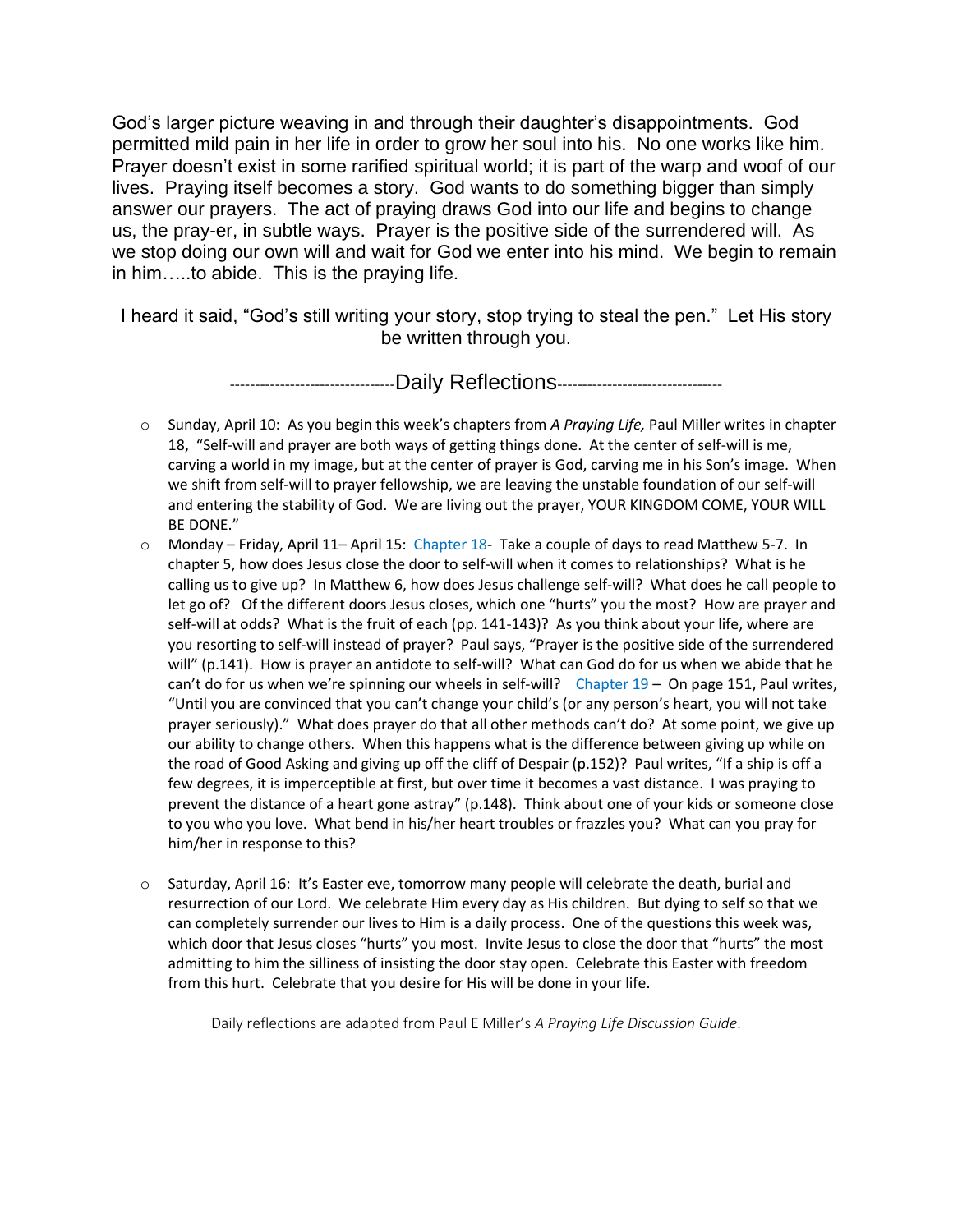

WEEKLY PRAYER REQUESTS FOR April 10 – April 16

**A**DORATION: praising God for who He is and what He has done.

Precious Lord, this week we are reminded with freshness what Your death and resurrection mean to us, Your blood-bought children. We have Forgiveness….Freedom… Abundant Life…and the ability to walk with You through this fallen world into eternity. You arose from the dead triumphantly and seated Yourself at the right-hand of the Father, Your special place of honor affirming equal status within the God-head. Your redemptive work is done. Salvation is ours because of You. Praises and Honor to You, and You alone. Amen!

*Pause to express your thoughts of praise and worship*.

**C**ONFESSION: stating our sins and asking forgiveness!

Loving God, we confess that at times we do not share in the joy of the resurrection but are caught by the worries of the world. We confess that we do not always live in the spirit of new life but remain discontent, grumbling and anxious, Forgive us for not sharing the Good News. Forgive us when we find it more comfortable to worry and complain than to risk the joy and encouragement of new life in Christ. Call us back to Your ways, O God, to seek hope and reconciliation, restoration and peace. In the name of the Risen Christ, we pray.

Ask the Spirit to search your heart and reveal any areas of unconfessed sin. Acknowledge these to the Lord and *thank Him for His forgiveness*.

**T**HANKSGIVING: thanking God for specific things that He has done.

Father God, thank you for your willingness to make a way across the separation so that we could have fellowship with You. You left behind all the treasures of heaven to build it here, inside our hearts. There at the cross you paid the debt we owed, broke the chains of our sin, freed our souls and gave us everlasting hope.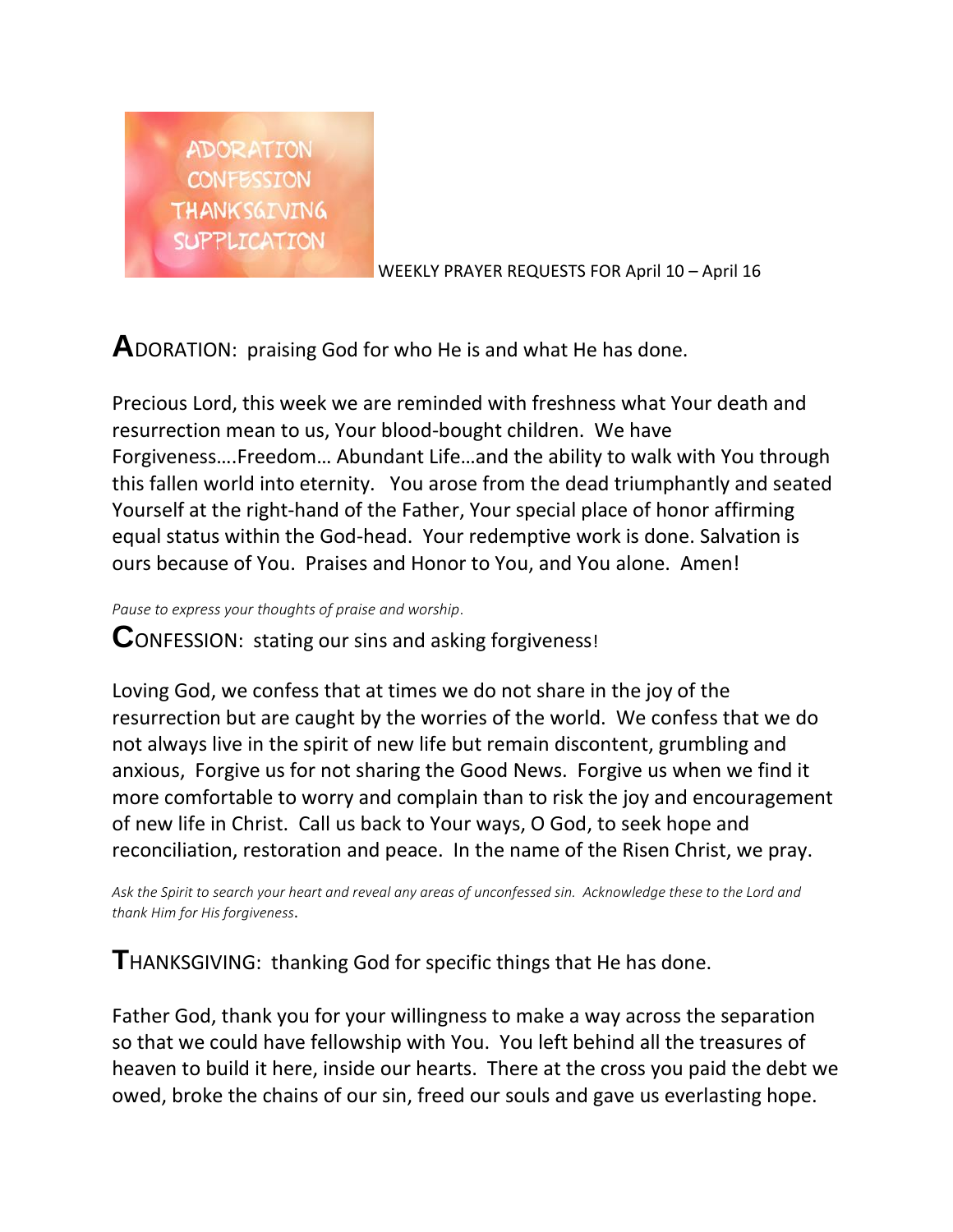Thank you, Jesus, for Your blood that's been applied to our hearts and has washed us whiter than snow. Thank you for bringing us salvation. Thank you for saving our lives. You brought us out of darkness into glorious light. Hallelujah! Glory to Your name. You took our place. Laid inside our tomb of sin. You were buried for three days and then walked right out of that grave triumphantly. Now death has no sting and life has no end because we've been transformed by Your blood, our spotless Lamb. Thank You, Jesus!

Praises to God for God's goodness through EE:

- o Lester Vogler taught a SYFW in Blanchard, OK with 18 people, 2 pastors were trained, 2 churches attended.
- o David Todd taught a SYFW in Macon, GA on April 3 with 20 people, 2 pastors were trained, 2 churches attended.
- o Charles and Casey McCurry taught an EV2 lab in Mooresville, NC with 4 pastors attending all from different churches. During OJT, 8 people heard the gospel, 1 person making a profession of faith.
- o Miguel Lioren taught a SYFW in Avon Park with 20 people, 2 pastors, 2 churches represented.
- o Gina Burns/Art Hallett taught a SYFW in Avon Park with 19 people, 4 pastors from 4 different churches on April 2.
- o Beth Workman taught a HFK Lab in Statesville, NC with 10 people, 1 pastor. 6 people heard the gospel. This church plans to use HFK on a mission trip in May.
- o Tim Nguyen taught at SYFW in Portland, OR with 10 people attending 2 of them were pastors. There was 1 profession of faith.
- o Randall Wood taught a SYFW in Pittsboro, NC with 31 people, 2 pastors, 6 people heard the gospel. Praise God for the spirit and excitement of this church from this training. Someone said, "this training has changed me, I'm not the same. God has returned me to my first love."

*Pause to offer your own expressions of thanksgiving.*

**S**UPPLICATION: asking God for our needs and our wants.

Father God, help us to always find our satisfaction in You and in Your willingness to offer Yourself to us. Lord God, we wait this week for the resurrection of Sunday. Sometimes our lives seem a succession of waiting and we cannot see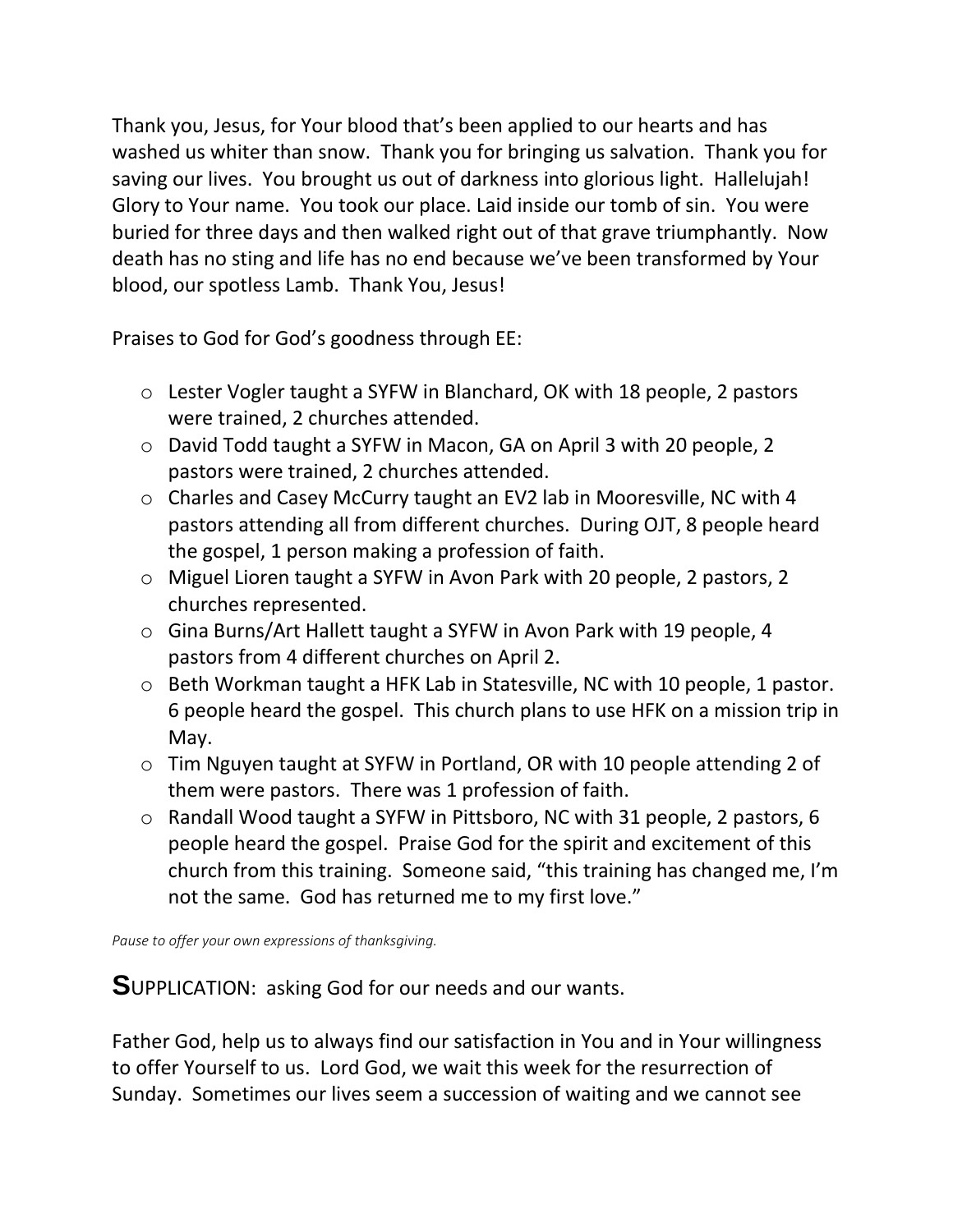You. Teach us to call your name as Jesus did. Make us to be trusting in you like little children. Jesus, You cried out on the cross, "why have you forsaken me?' You seemed so far from his cry and from his distress. Those who stood at the foot of the cross wondered where you were as they saw You mocked and shamed and killed. But God, You, were always there! Sometimes we ask where you are when there is trouble and suffering and death and we cry out to you for help. Be near to us and save us so that we may praise you for your deliverance.

- o Pray that First Baptist Church of Cole in OK will begin EV2 implementation.
- $\circ$  Pray for Safe Harbor Baptist in GA to begin EV2 implementation, even with their youth.
- o Pray for all 4 churches in Mooresville, NC to begin implementation. And pray for the new believer to get involved in church with her children.
- o Pray for the churches in Avon Park, FL to begin EV2 implementation.
- $\circ$  Pray for the church in Pittsboro, NC as they launch a EV2 semester and for the 6 people who heard the gospel that they would come to faith in Jesus.
- o Pray for the Christian Alliance Church in Portland to be strong evangelically after the SYFW on March 19.
- o Pray for our brothers and sisters in Christ in Ukraine. EE has staff and missionaries in the Ukraine that need our prayers daily.
- o Pray for local churches, relief workers, and humanitarian aid organizations to care for what could be a massive wave of displaced people in Ukraine.
- o Pray for churches, God's people to have peace and remain strong.
- o Pray for believers as they seek to be a light in the darkness.
- $\circ$  . Pray for Ukrainians who have never heard the gospel to have an opportunity to experience the hope of Jesus and receive Jesus as Lord.
- o Pray for our next Equip America on April 23 in the following locations:
	- 1. Pueblo, CO
	- 2. Tallahassee, FL
	- 3. Las Vegas, NV
	- 4. North Providence, RI (Spanish Version)
- o **The 71st National Day of Prayer** will be celebrated on Thursday, May, 5, 2022. The theme this year is a call to praise in prayer*. 'EXALT THE LORD, WHO HAS ESTABLISHED US' based on Colossians 2:6-7.*
- o For plans and preparations for Congress Of Nations in 2023
- o Pray for "TOGETHER 22" happening in the Cotton Bowl Stadium in Dallas, TX, June 24-25! EE is partnering with Pulse to help the spread of the gospel and equip others to share. Pray for an outpouring of God's Spirit as entire generations gather to meet with Jesus and be equipped to share Him with the world. We're praying that a new Jesus movement will be unleashed.
- o Pray for churches throughout America as Easter Sunday approaches. Pray that Easter 2022 will be the year when churches are bursting with people (like never before) coming to church to see Jesus and hear the Good News that JESUS SAVES and HE'S COMING AGAIN. Pray that households will be saved. Pray that pastors will preach with an anointing of God's Spirit like never before.

## **(Ministries of EE: Share Your Faith Workshop, Everyday Evangelism, Hope for Kids)**

| <b>SYFW</b> | 4/10          | <b>The Assembly</b>             | <b>Evansville, IN</b> |
|-------------|---------------|---------------------------------|-----------------------|
| <b>SYFW</b> | 4/24          | North Macon Presbyterian Church | Macon, GA             |
| <b>SYFW</b> | $4/29 - 4/30$ | <b>Calvary Arlington</b>        | Arlington, WA         |